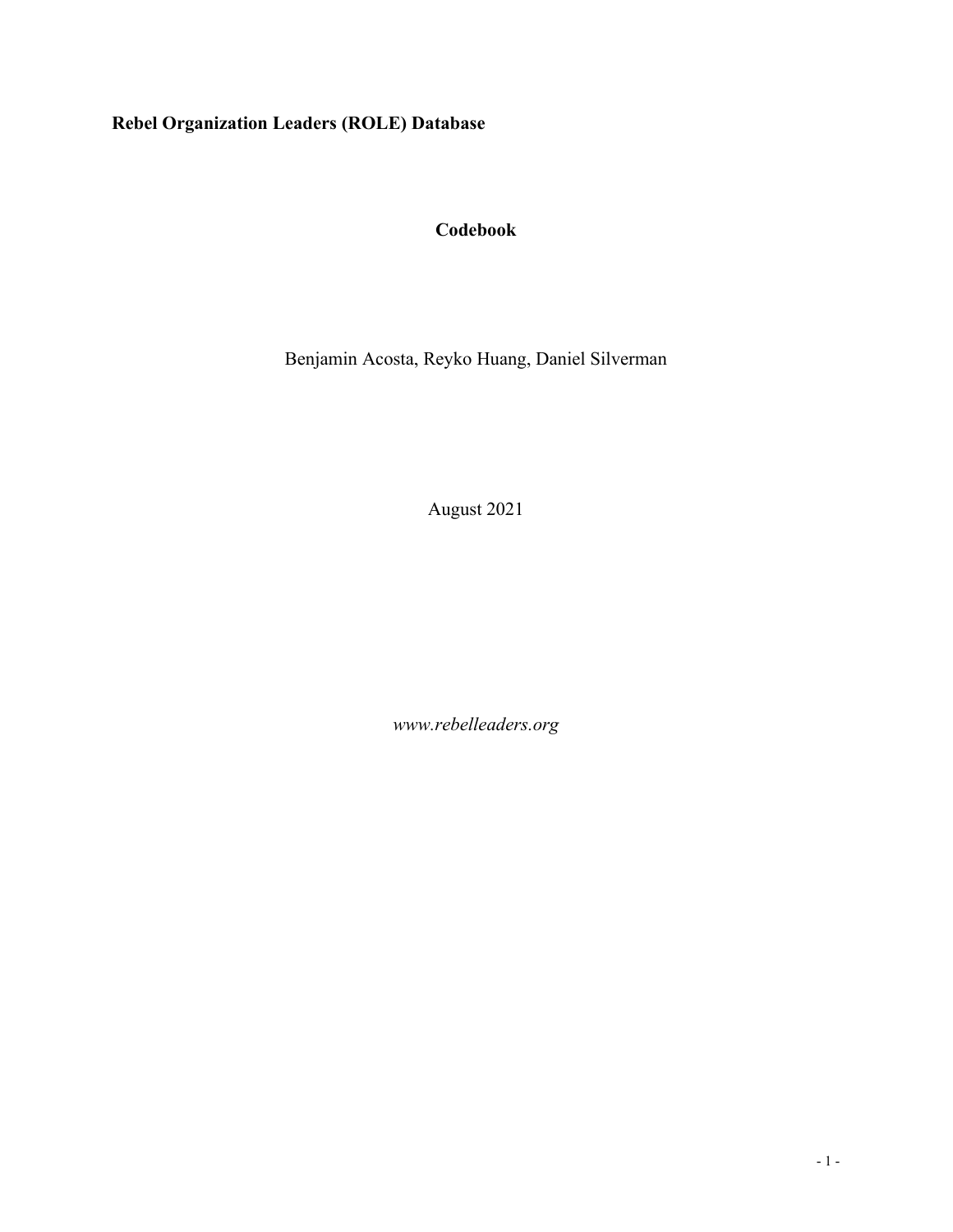#### *Coding Notes:*

#### Active Leaders:

• For individuals who were still leaders of their organizations at the end of 2018, variables that could change during leadership (e.g., dead vs. alive, cause of death) are coded as of December 31, 2018.

#### **Binary Variables:**

- Code binary variables as either 0 or 1 based on the following criteria:
	- 1. There is evidence in sources that the individual did or did not have the relevant attribute or experience; **OR**
	- 2. It can be credibly inferred that the individual did or did not have the relevant attribute or experience. In this case, the coder must justify the inferential decision in the supplement.
- Note that this inference can be made in one of two ways: (1) based on **context**, or (2) based on a **lack of evidence** given sufficient evidence on the leader overall. Example of a contextual inference: coder infers that the leader, who held a bachelor's degree, speaks English because his country is a former British colony where most educated individuals speak English. Example of an inference based on lack of evidence: coder infers that a leader does not have experience working abroad because all information about his time abroad suggests he only studied abroad as a student.
- If none of these criteria are met (that is, there is no evidence in sources and a credible inference cannot be made), code the variable as missing.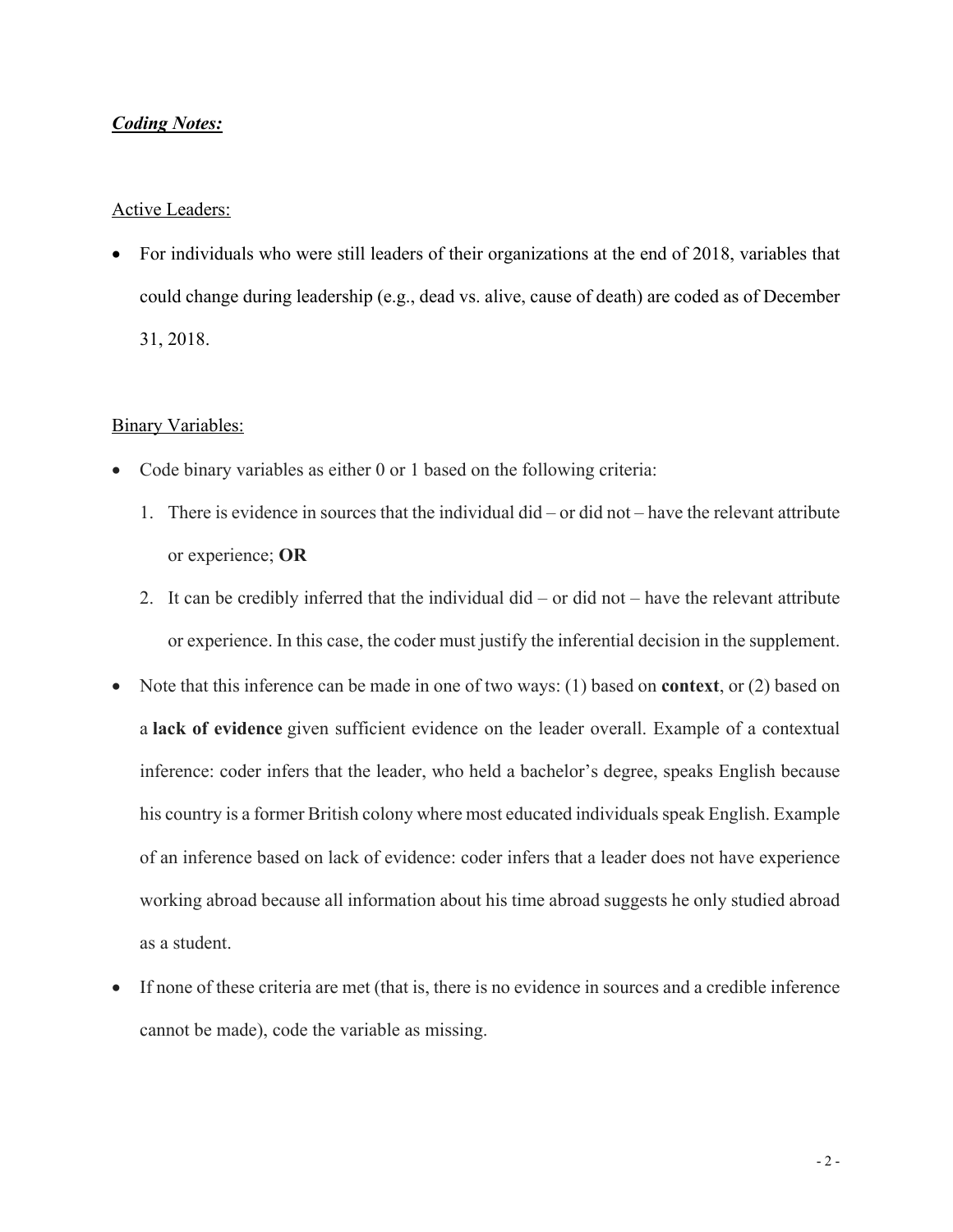## *Variables:*

**Leader last name** (*nametwo*)

**Leader first name** (*nameone*)

**Organization name** (*groupname*)

**Country** (*stname*): The conflict country against which the leader fought.

**Gender** (*gender*)

**Year of birth** (*yearofbirth*)

**Year of death** (*yearofdeath*)

**Deceased** (*dead*): Coded as of December 31, 2018.

0: No

1: Yes

**Place of birth (city, country)** (*placeofbirth*)

**Age at start of leadership** (*leadershipage*)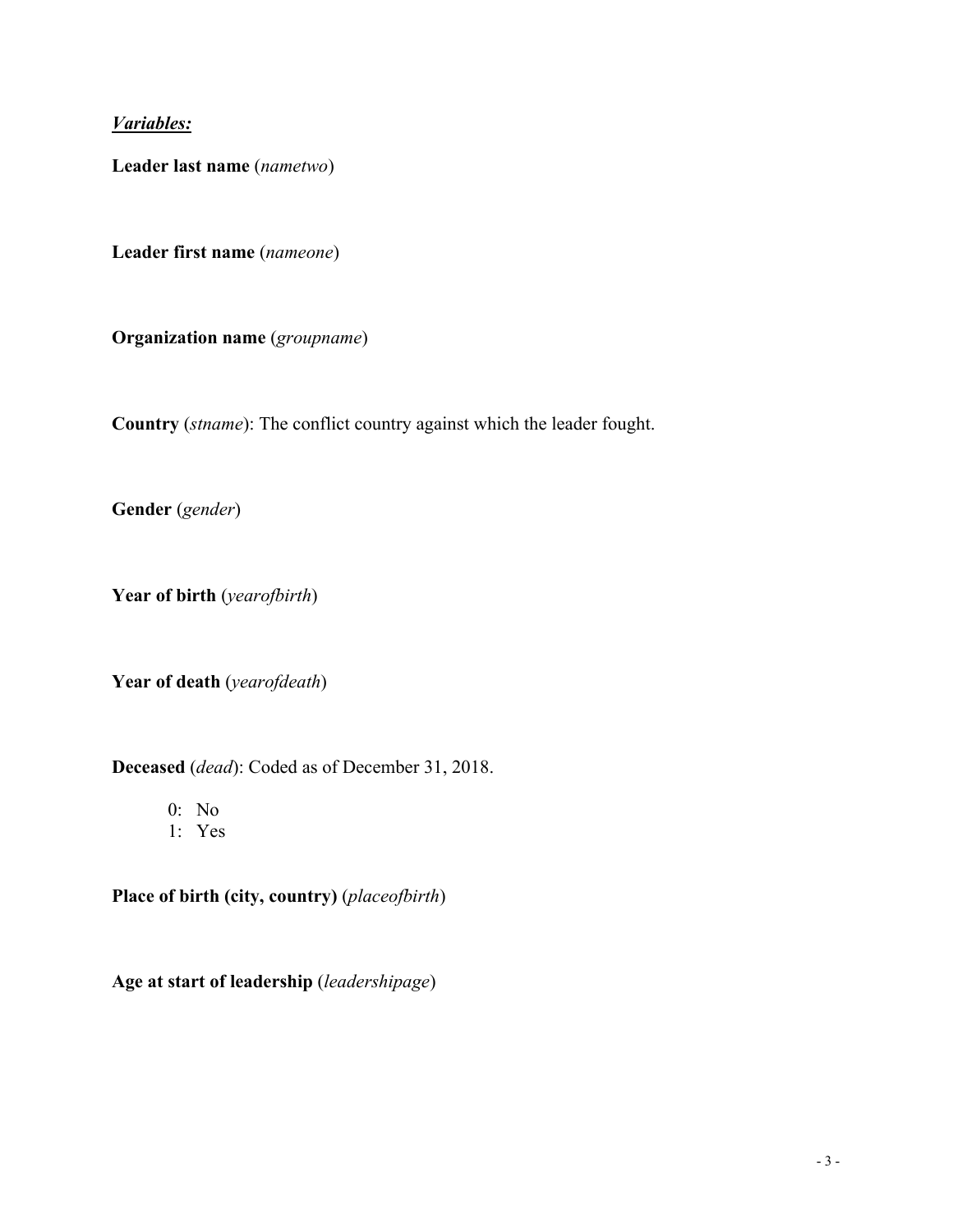**Leader entry method** (*entrymethod*): How did the individual come to lead the organization?

- 1: Founded/co-founded organization
- 2: Appointed/designated
- 3: Elected
- 4: Seized power by force
- 5: Unclear/unknown

**Powersharing** (*powersharing*): Did the leader share power at the top of the organization? Code 1

if there is no single top leader and power was shared among two or more individuals.

- 0: No
- 1: Yes
- Code 1 sparingly, only after all effort to identify one top leader is exhausted.

### **Education** (*education*)

- 0: Did not finish primary school
- 1: Finished primary school or equivalent
- 2: Finished secondary school or equivalent
- 3: Obtained bachelor's degree or equivalent
- 4: Obtained master's degree or equivalent
- 5: Obtained doctorate degree
- Note that the level of education necessary to earn law, medical, and possibly other professional degrees varies across nations. Where necessary, coders must conduct additional research to determine what educational level a particular professional degree corresponds to and justify the coding decision in the supplement.

#### **Categorial Area of study** (*cat\_areaofstudy*)

• Enter area of study for the highest degree achieved. If a leader held a dual degree (e.g. JD/PhD) or double major as the highest degree achieved, code one of the two degrees (order doesn't matter) under *area of study 2.*

Blank: Did not obtain a degree in higher education.

- 1: Teaching
- 2: Law
- 3: Engineering
- 4: Medicine
- 5: Science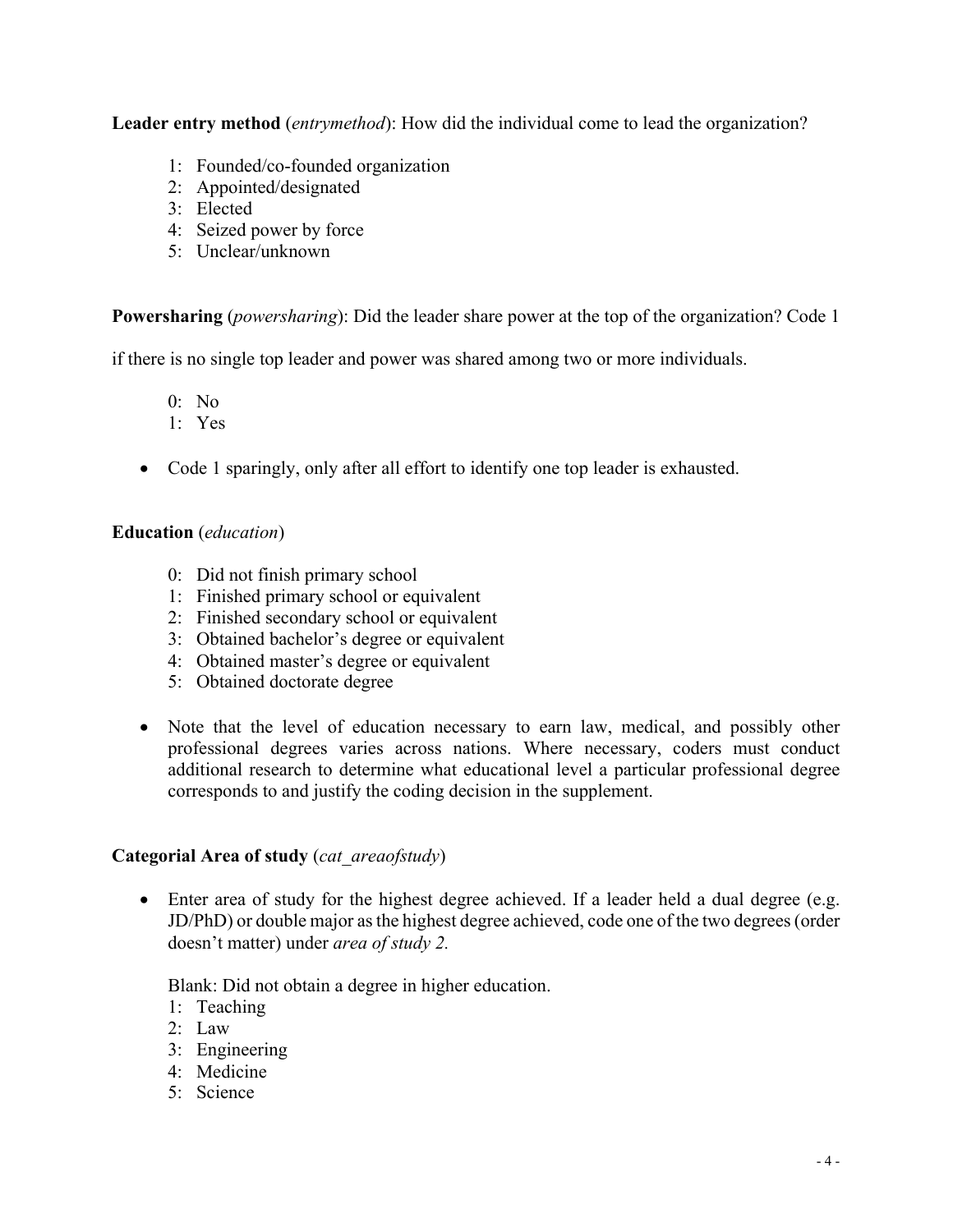- 6: Agriculture
- 7: Military
- 8: Religion
- 9: Film/Music
- 10: Economics
- 11: Business
- 12: History
- 13: Political Science
- 14: Philosophy
- 15: Public Affairs
- 16: Literature
- 17: Math
- 18: Vocational Training
- 19: Other (describe in supplement)
- 20: Unknown (leader is known to have attained a bachelor's degree or higher, but area of study is unknown)

#### **Western education 1** (*educusuk*)

0: No

1: Yes, if leader obtained a degree (bachelor's, master's, doctorate, or equivalent) from a university in the US or UK.

#### **Western education 2** (*educwest*) 1

- 0: No
- 1: Yes, if leader obtained a degree (bachelor's, master's, doctorate, or equivalent) from a university in the US, UK, Austria, Belgium, Canada, Denmark, Finland, France, Germany, Greece, Ireland, Italy, the Netherlands, Norway, Portugal, Spain, Sweden, or Switzerland.
- Honorary degrees do not qualify as university degrees.
- Military training does not qualify as a university degree; code it under "military training" abroad."
- Distance education does not qualify as Western education if the leader lived in a non-Western country while studying toward the degree.

<sup>&</sup>lt;sup>1</sup> The coding for the two "Western education" variables mirrors the coding scheme used in Gift, Thomas and Daniel Krcmaric, "Who Democratizes? Western-educated Leaders and Regime Transitions," *Journal of Conflict Resolution* 61.3 (2017): 671-701.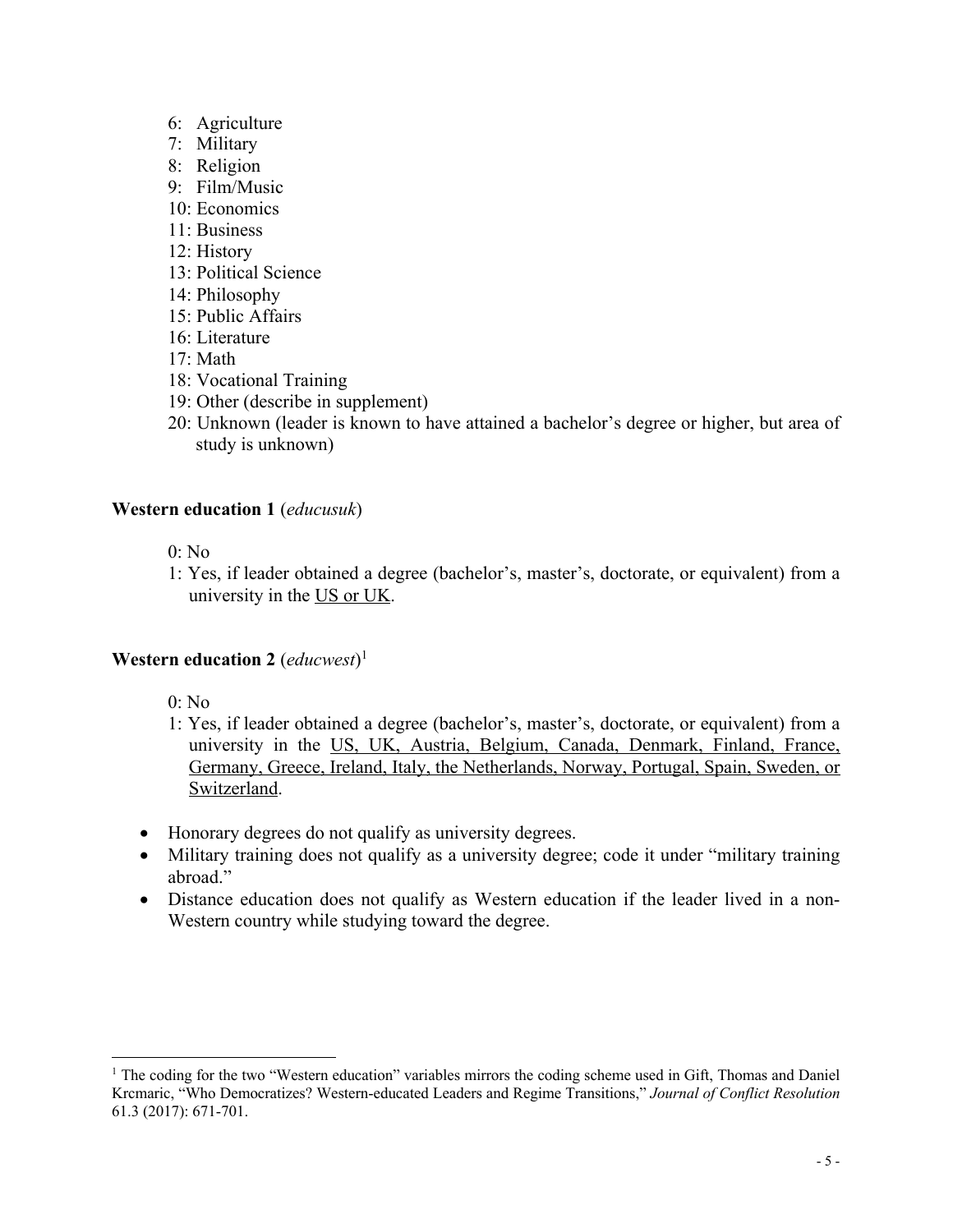### **Ever married?** (*married*)

- 0: No
- 1: Yes

**Aged at the time of marriage** (*marriagage*)

### **Any children?** (*children*)

- 0: No
- 1: Yes

**Religious identification** (*religion*): The religion with which the leader self-identified.

- 1: Christianity
- 2: Islam
- 3: Hinduism
- 4: Judaism
- 5: Buddhism
- 6: Sikhism
- 7: Other (describe in supplement)
- 8: None (i.e. self-identified as not religious)

**Elite Family** (*family*): Did the leader come from an elite family with political power or connections?

0: No

1: Yes

**Political affiliations** (*affiliation*): Was the leader a member or active participant in prominent political associations, parties, movements, or intellectual circles prior to becoming organization leader?

- 0: No
- 1: Yes (describe in supplement)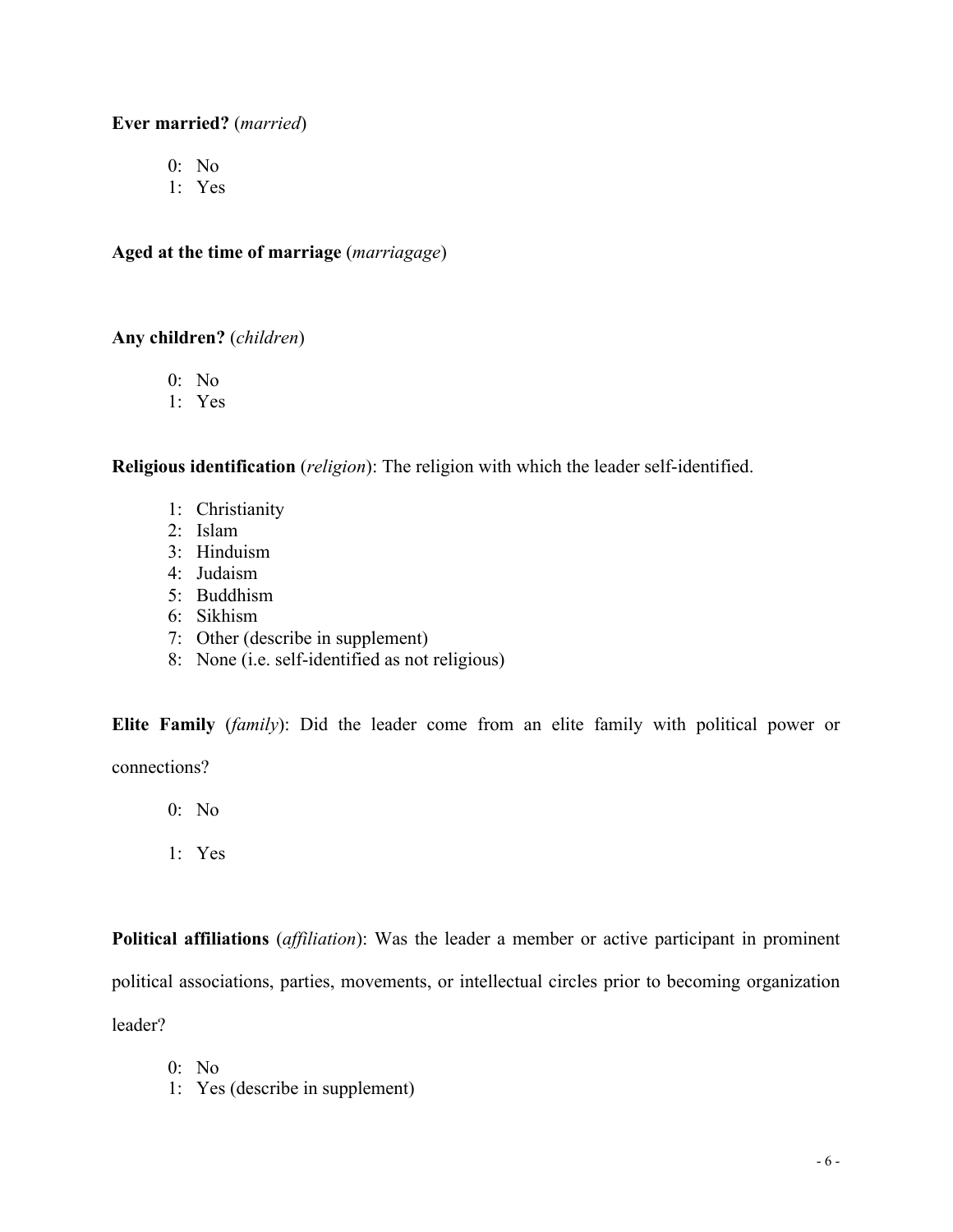**Pre-leader physical health** (*physical*):2 Code as "sickly" only if there is very strong evidence of physical health issues before leading the group.

- 0: Healthy
- 1: Sickly

**Pre-leader mental health** (*mental*): Code as "sickly" only if there is very strong evidence of mental health issues before leading the group.

- 0: Healthy
- 1: Sickly

**Pre-leader occupation** (*occupation*):3 Code the leader's *primary* occupation prior to his/her becoming rebel organization leader. Where ambiguous, code the vocation the leader held for the longest period of time prior to rebel leadership.

- 1: Education (teacher/academic/professor)
- 2: Journalism
- 3: Law
- 4: Engineering
- 5: Medicine
- 6: Sciences
- 7: Agriculture
- 8: Military
- 9: Religion
- 10: Laborer
- 11: Activist
- 12: Career politician
- 13: Writer
- 14: Film/music
- 15: Economics
- 16: Aristocrat/landowner
- 17: Police
- 18: Business/entrepreneurship
- 19: Other (describe in supplement)
- Only code a leader as "activist" if s/he was an active member of an activist organization and had made activist his/her vocation (e.g. exclude ad hoc participation in protests or student activism).

<sup>&</sup>lt;sup>2</sup> We borrow the physical and mental health coding scheme from the LEAD Dataset (Horowitz et al. 2015).

<sup>&</sup>lt;sup>3</sup> We adapted this list from the occupation variables in the LEAD Dataset.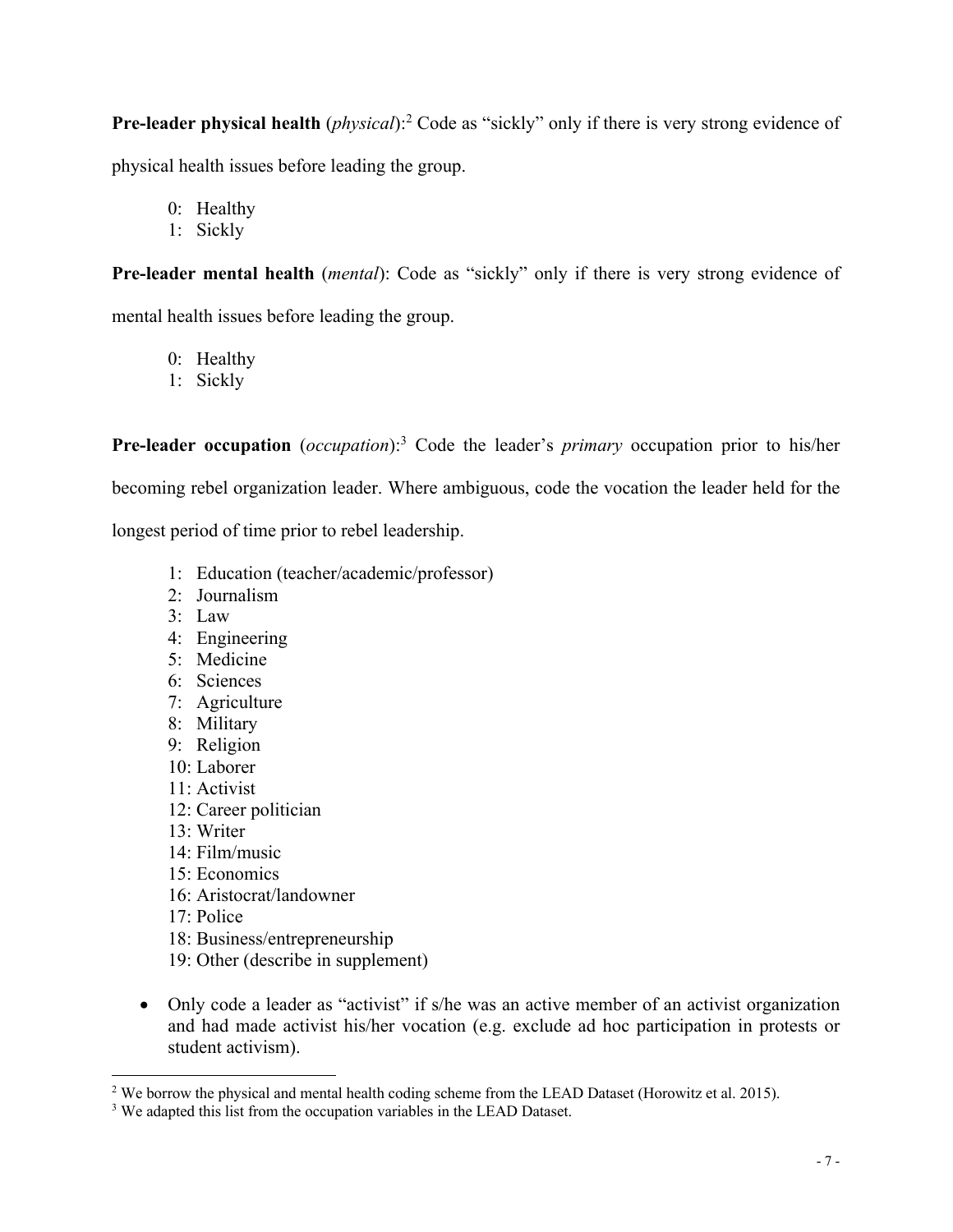## **Experience in a state military** prior to assuming leadership? (*military*)

- 0: No
- 1: Yes
- Must be the military of an internationally recognized state.

## **Experience in a nonstate armed group** prior to assuming leadership? (*nsmilitary*)

- 0: No
- 1: Yes
- Code 1 for any experience in a nonstate armed group besides the one s/he leads, including experience in parent organizations of splinter groups.

**Combat experience** prior to assuming leadership (*combat*)

- 0: No
- 1: Yes
- Code 1 for any combat experience prior to assuming leadership, even experience within the same organization if the individual had been a combatant and had risen through the ranks to become leader. Combat experience cannot be assumed from leader's experience in a state military or nonstate armed group. Any of the following indicates combat experience (note details in supplement):
	- o There is evidence that the leader fought with an army or a group.
	- o The leader was a rank-and-file member of a rebel, insurgent, or terrorist group in an active warzone.
	- o The leader was a rank-and-file soldier deployed to an active warzone.

## **Held government position** prior to assuming leadership of the rebel organization? (*govpost*)

- 0: No
- 1: Yes
- Must be the government of an internationally recognized state.
- This variable denotes positions of "political office." People are typically elected or appointed to government positions. It therefore excludes public-sector jobs that are not positions of political office.
- Include experience in both local and national government.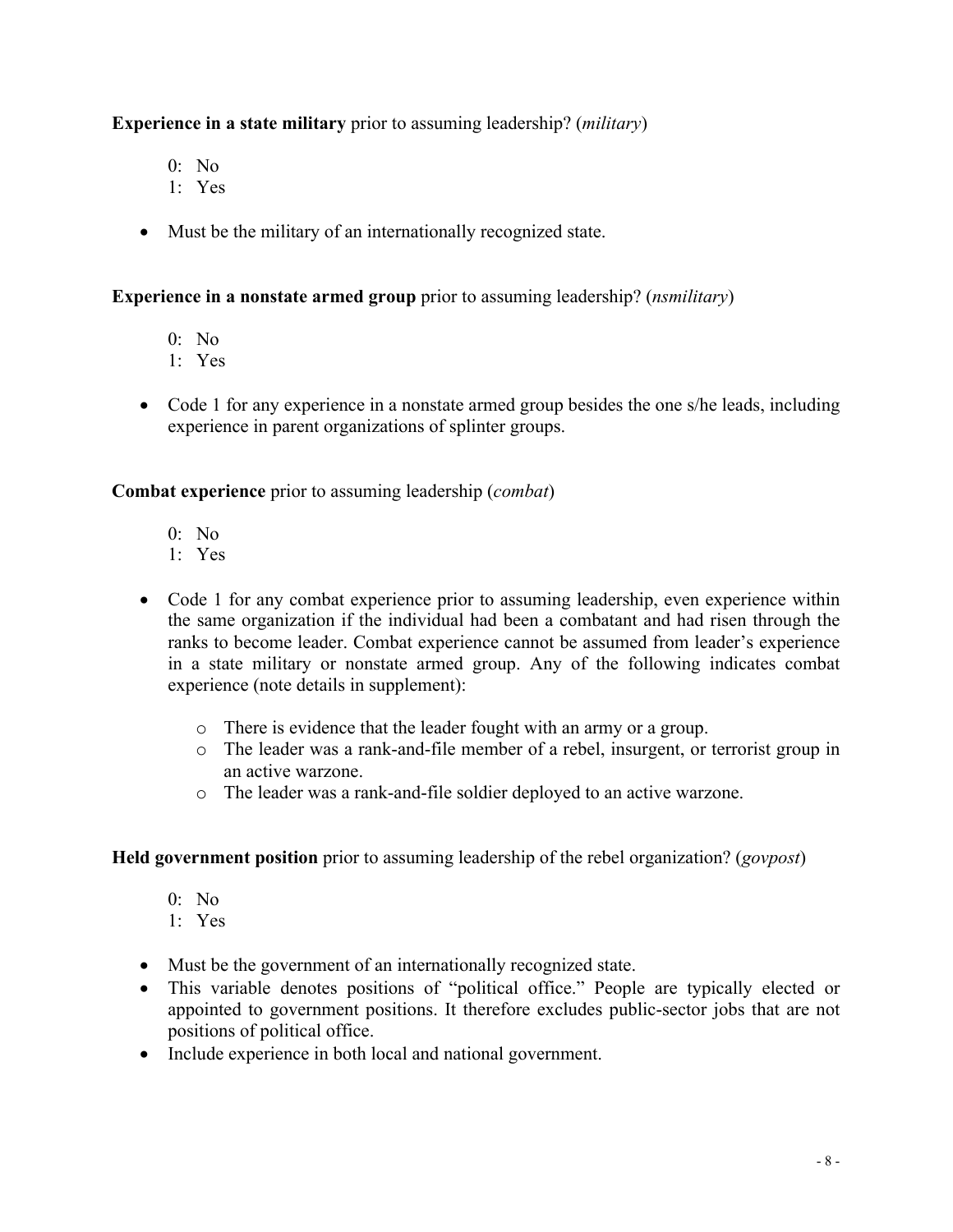**Lived in exile** before becoming leader? (*exile*)

0: No

- 1: Yes
- Exile is defined as fleeing one's country of birth or long-term residence.

**Studied abroad** before becoming leader? (*studyab*)

0: No

- 1: Yes
- Include formal military training at military schools abroad, but not military training outside of formal school settings (e.g. training under Qaddafi in Libya).
- Where ambiguous because the term "abroad" is unclear for leaders who were born in one country but grew up in another – use the following rule: If the leader attended any level of schooling for any amount of time in two or more countries, code this as 1. Thus, if a leader was born in Country 1, then moved to Country 2 at the age of 2 (prior to the start of any schooling) and eventually attended university in Country 2, s/he will *not* have studied abroad.
- If a leader was born in Soviet Azerbaijan and later studied in Moscow after the fall of the USSR, this would count as study abroad, since by then Azerbaijan and Russia were separate entities. However, if a leader was born in Soviet Azerbaijan and went to study in Moscow *prior to* the fall of the USSR, it would not count as study abroad. The same principle would apply to other situations of state breakup or dissolution.

**Study abroad duration** (*studyab\_yr\_total*): Code the total number of years a leader studied

abroad. Code a 0 if *studyab =* 0.

**Received military training abroad** from a foreign military or foreign rebel group before

becoming leader? (*milab*)

- 0: No
- 1: Yes
- A foreign military is a military that belongs to a country other than that of which the leader is a national.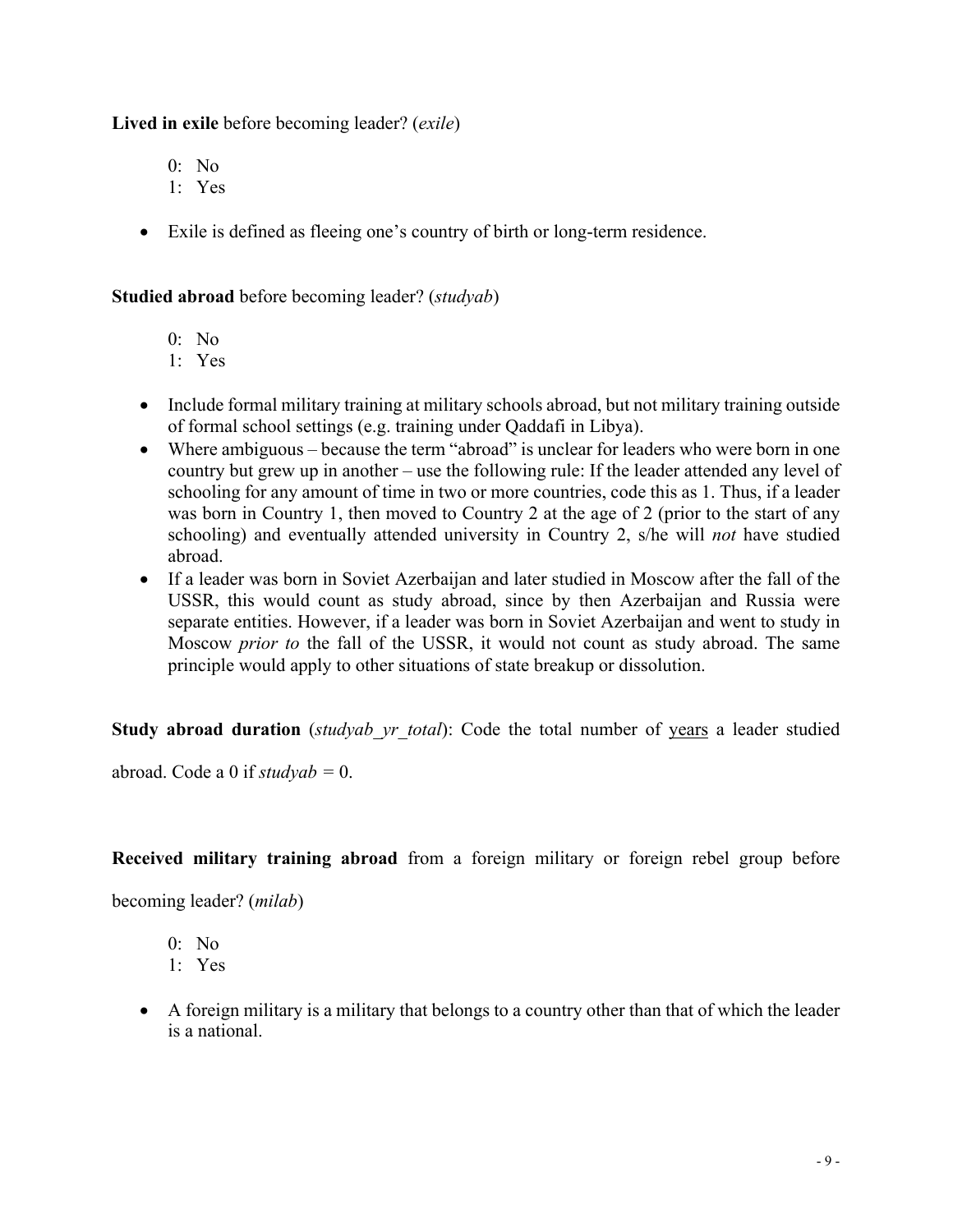### **Extensive professional work abroad** before becoming leader? (*workab*) (e.g. as ambassador,

businessman, etc.)

0: No

- 1: Yes
- "Abroad" is defined as outside one's country of birth or long-term residence.

**Imprisoned** before becoming leader? (*prison*)

- 0: No
- 1: Yes
- Do not count house arrest as imprisonment.
- Leader must have been imprisoned for a significant amount of time (over one month) for this to be coded 1.

#### **Assassination attempt by the state** before becoming leader? *(assassin*)

- 0: No
- 1: Yes

#### **Cause of death** (*deathcause*)

- 1: Disease/natural causes
- 2: KIA (killed by hostile forces in battle)
- 3: Assassinated by domestic state forces (the state in which leader was killed)
- 4: Assassinated by rival nonstate group
- 5: Executed
- 6: Fratricide (intentionally killed by own forces)
- 7: Accident
- 8: Suicide
- 9: Homicide
- 10: Friendly fire (unintentionally killed by own forces)
- 11: Assassinated by external state forces (a state other than the one in which leader was killed; cross-border killing)